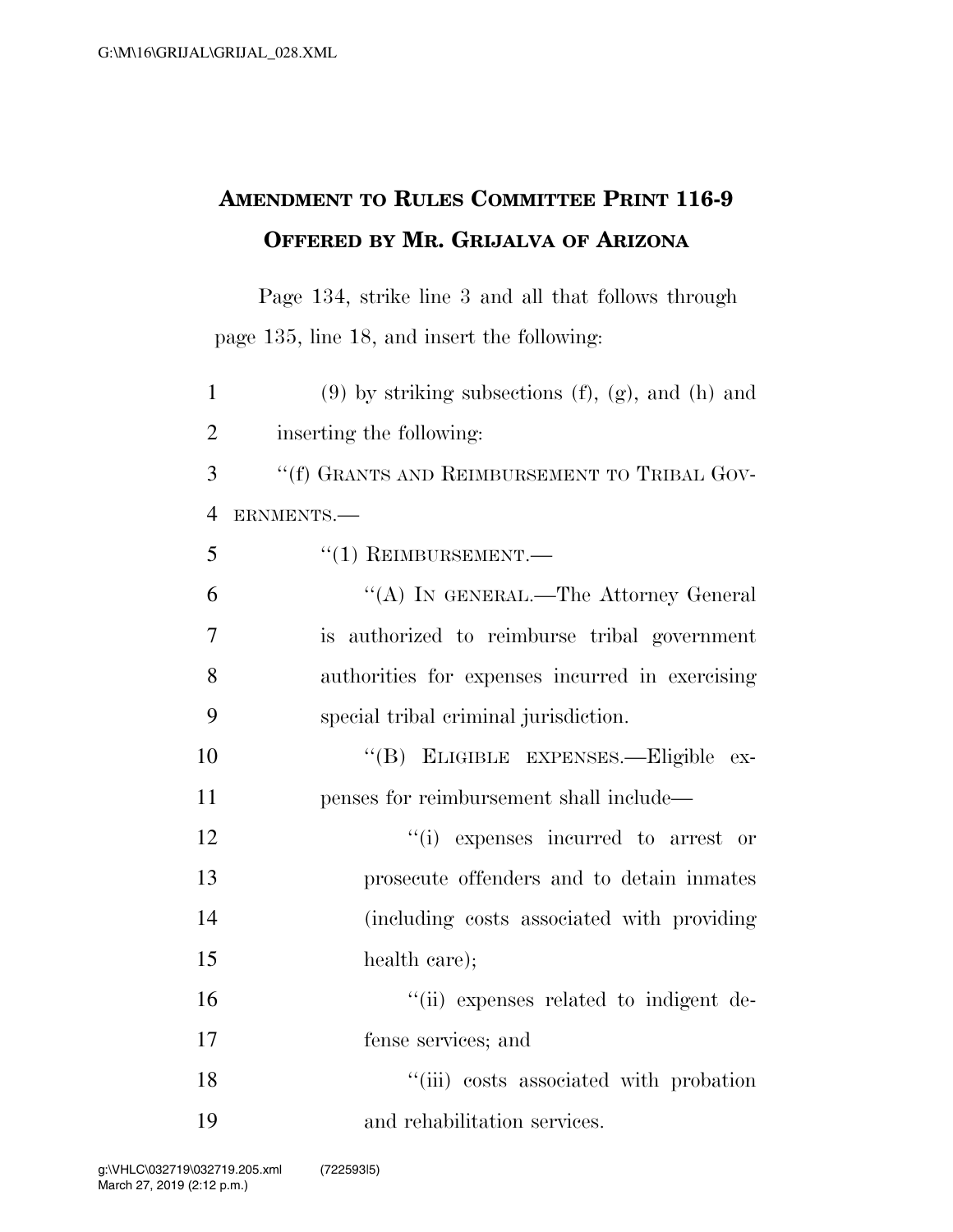| $\mathbf{1}$   | "(C) PROCEDURE.—Reimbursements au-                   |
|----------------|------------------------------------------------------|
| $\overline{2}$ | thorized pursuant to this section shall be in ac-    |
| 3              | cordance with rules promulgated by the Attor-        |
| $\overline{4}$ | ney General after consultation with Indian           |
| 5              | tribes and within one year after the date of en-     |
| 6              | actment of this Act. The rules promulgated by        |
| 7              | the Department shall set a maximum allowable         |
| 8              | reimbursement to any tribal government in a          |
| 9              | one year period.                                     |
| 10             | "(2) GRANTS.—The Attorney General<br>may             |
| 11             | award grants to the governments of Indian tribes (or |
| 12             | to authorized designees of those governments)—       |
| 13             | $\lq\lq$ to strengthen tribal criminal justice       |
| 14             | systems to assist Indian tribes in exercising        |
| 15             | special tribal criminal jurisdiction, including—     |
| 16             | "(i) law enforcement (including the                  |
| 17             | capacity of law enforcement, court per-              |
| 18             | sonnel, or other non-law enforcement enti-           |
| 19             | ties that have no Federal or State arrest            |
| 20             | authority agencies but have been des-                |
| 21             | ignated by a tribe as responsible for main-          |
| 22             | taining public safety within its territorial         |
| 23             | jurisdiction, to enter information into and          |
| 24             | obtain information from national crime in-           |
| 25             | formation databases);                                |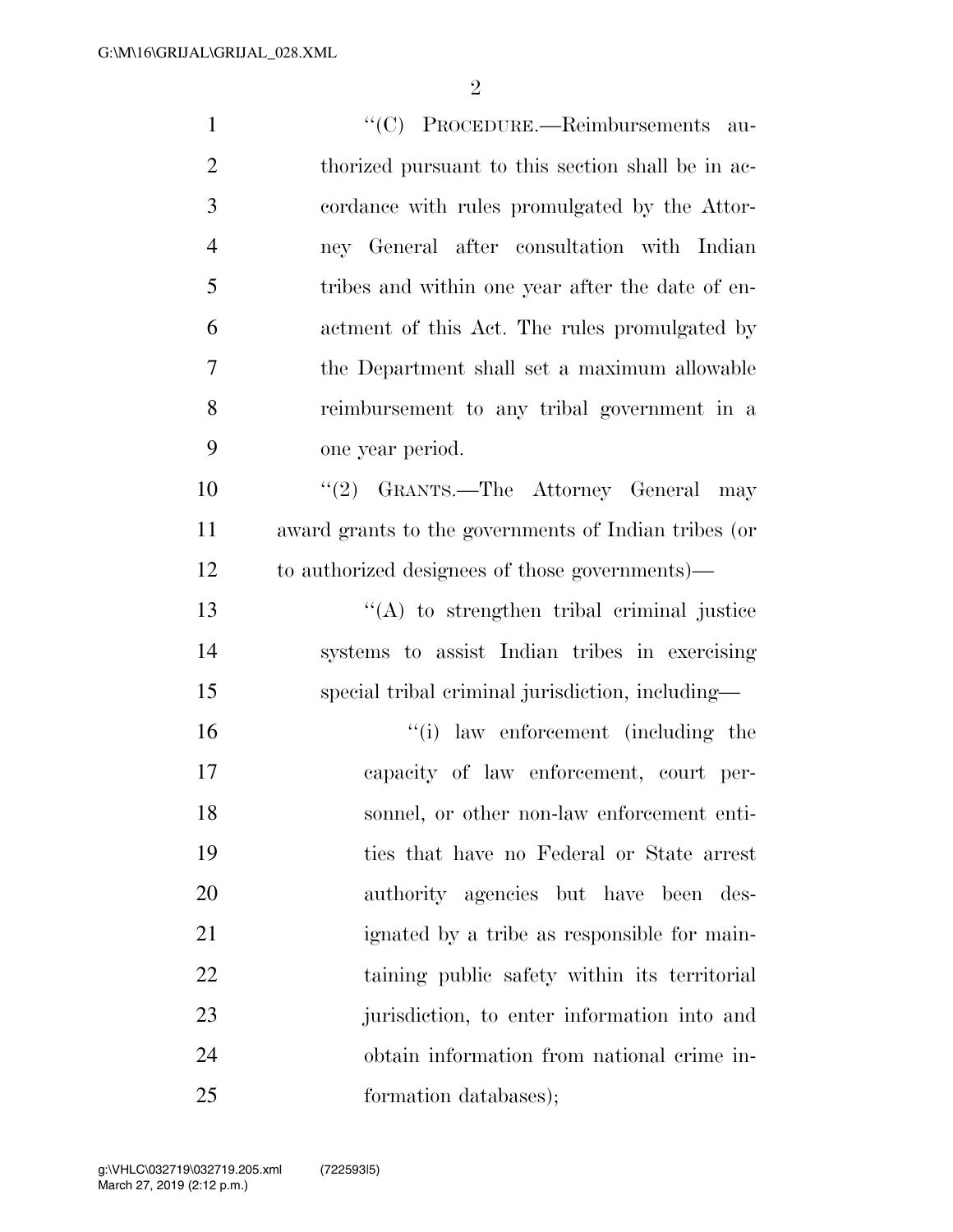| $\mathbf{1}$   | $``$ (ii) prosecution;                             |
|----------------|----------------------------------------------------|
| $\overline{2}$ | "(iii) trial and appellate courts (in-             |
| 3              | cluding facilities construction);                  |
| $\overline{4}$ | "(iv) probation systems;                           |
| 5              | "(v) detention and correctional facili-            |
| 6              | ties (including facilities construction);          |
| $\overline{7}$ | "(vi) alternative rehabilitation centers;          |
| 8              | "(vii) culturally appropriate services             |
| 9              | and assistance for victims and their fami-         |
| 10             | lies; and                                          |
| 11             | "(viii) criminal codes and rules of                |
| 12             | criminal procedure, appellate procedure,           |
| 13             | and evidence;                                      |
| 14             | "(B) to provide indigent criminal defend-          |
| 15             | ants with the effective assistance of licensed de- |
| 16             | fense counsel, at no cost to the defendant, in     |
| 17             | criminal proceedings in which a participating      |
| 18             | tribe prosecutes—                                  |
| 19             | "(i) a crime of domestic violence;                 |
| 20             | "(ii) a crime of dating violence;                  |
| 21             | "(iii) a criminal violation of a protec-           |
| 22             | tion order;                                        |
| 23             | "(iv) a crime of sexual violence;                  |
| 24             | $f'(v)$ a crime of stalking;                       |
| 25             | $``$ (vi) a crime of sex trafficking;              |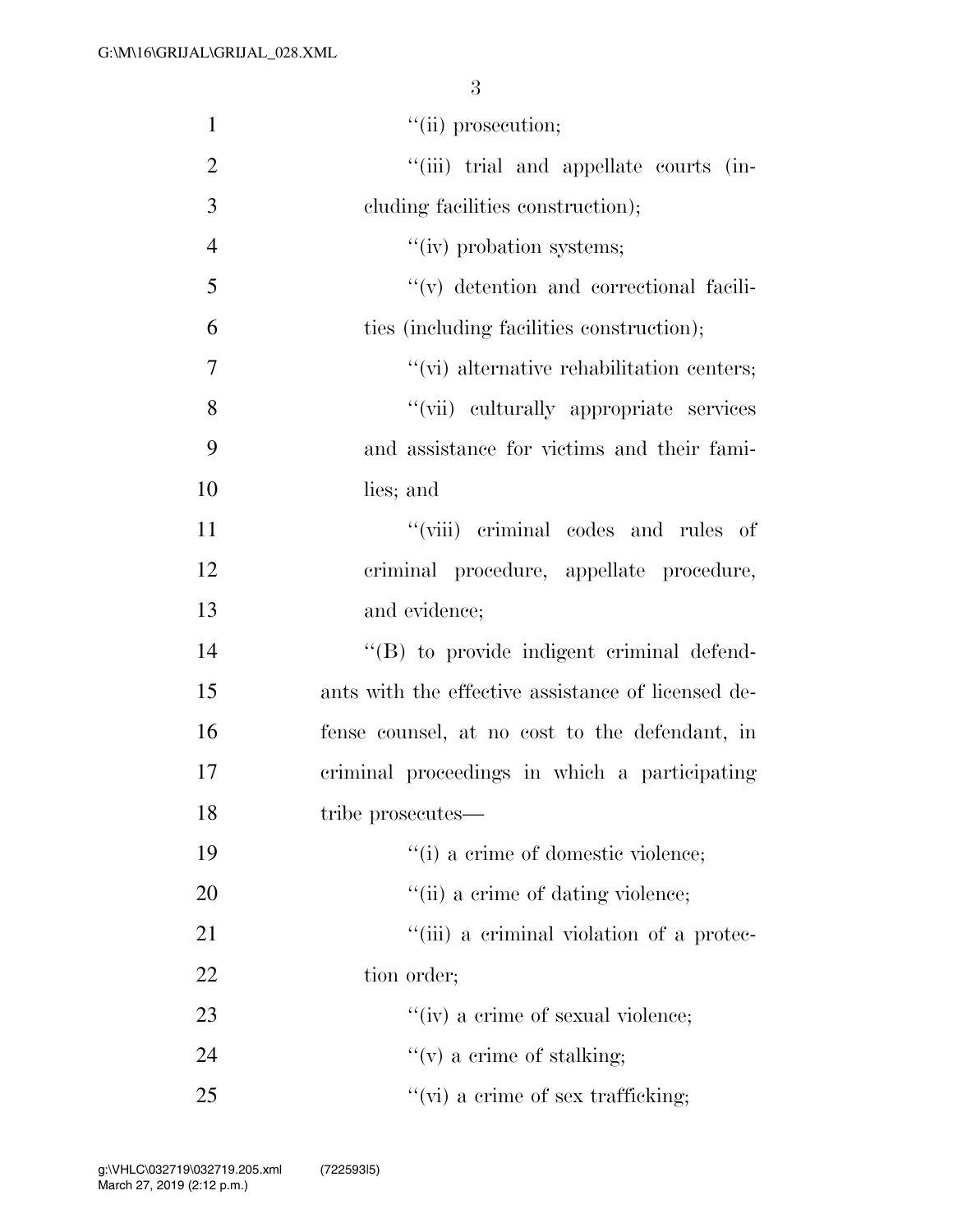|                | $\overline{4}$                                      |
|----------------|-----------------------------------------------------|
| $\mathbf{1}$   | "(vii) a crime of obstruction of justice;           |
| $\overline{2}$ | <b>or</b>                                           |
| 3              | "(viii) a crime of assault of a law en-             |
| $\overline{4}$ | forcement or correctional officer;                  |
| 5              | $\lq\lq$ (C) to ensure that, in criminal pro-       |
| 6              | ceedings in which a participating tribe exercises   |
| 7              | special tribal criminal jurisdiction, jurors are    |
| 8              | summoned, selected, and instructed in a man-        |
| 9              | ner consistent with all applicable requirements;    |
| 10             | $\lq\lq$ to accord victims of domestic vio-         |
| 11             | lence, dating violence, sexual violence, stalking,  |
| 12             | sex trafficking, obstruction of justice, assault of |
| 13             | a law enforcement or correctional officer, and      |
| 14             | violations of protection orders rights that are     |
| 15             | similar to the rights of a crime victim described   |
| 16             | in section $3771(a)$ of title 18, consistent with   |

18 "(E) to create a pilot project to allow up 19 to five Indian tribes in Alaska to implement 20 special tribal criminal jurisdiction.

17 tribal law and custom; and

21 "(g) INDIAN COUNTRY DEFINED.—For purposes of 22 the pilot project described in subsection  $(f)(2)(E)$ , the defi-23 nition of 'Indian country' shall include Alaska Native-24 owned Townsites, Allotments, and former reservation 25 lands acquired in fee by Alaska Native Village Corpora